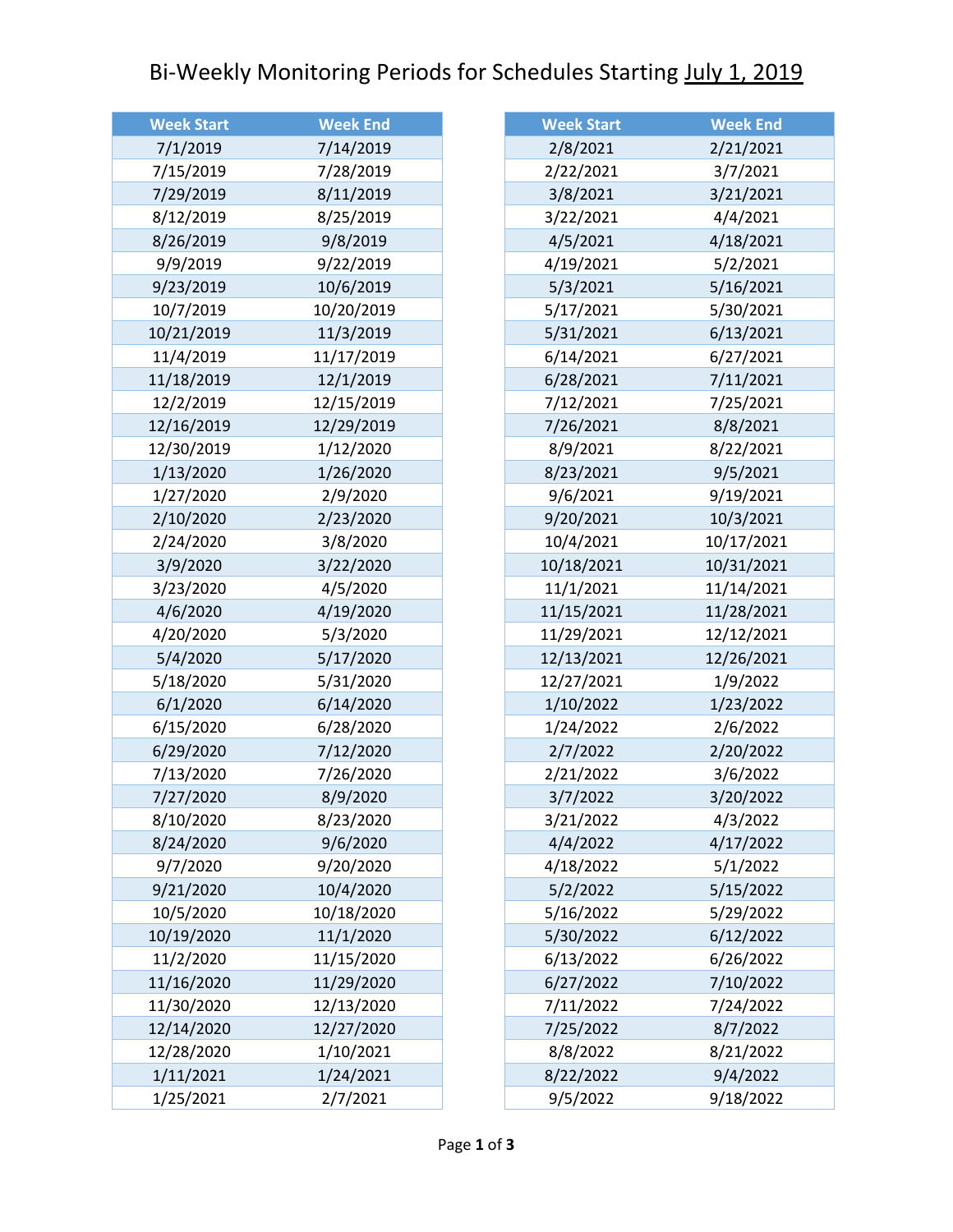## Bi-Weekly Monitoring Periods for Schedules Starting July 1, 2019

| <b>Week Start</b> | <b>Week End</b> |
|-------------------|-----------------|
| 9/19/2022         | 10/2/2022       |
| 10/3/2022         | 10/16/2022      |
| 10/17/2022        | 10/30/2022      |
| 10/31/2022        | 11/13/2022      |
| 11/14/2022        | 11/27/2022      |
| 11/28/2022        | 12/11/2022      |
| 12/12/2022        | 12/25/2022      |
| 12/26/2022        | 1/8/2023        |
| 1/9/2023          | 1/22/2023       |
| 1/23/2023         | 2/5/2023        |
| 2/6/2023          | 2/19/2023       |
| 2/20/2023         | 3/5/2023        |
| 3/6/2023          | 3/19/2023       |
| 3/20/2023         | 4/2/2023        |
| 4/3/2023          | 4/16/2023       |
| 4/17/2023         | 4/30/2023       |
| 5/1/2023          | 5/14/2023       |
| 5/15/2023         | 5/28/2023       |
| 5/29/2023         | 6/11/2023       |
| 6/12/2023         | 6/25/2023       |
| 6/26/2023         | 7/9/2023        |
| 7/10/2023         | 7/23/2023       |
| 7/24/2023         | 8/6/2023        |
| 8/7/2023          | 8/20/2023       |
| 8/21/2023         | 9/3/2023        |
| 9/4/2023          | 9/17/2023       |
| 9/18/2023         | 10/1/2023       |
| 10/2/2023         | 10/15/2023      |
| 10/16/2023        | 10/29/2023      |
| 10/30/2023        | 11/12/2023      |
| 11/13/2023        | 11/26/2023      |
| 11/27/2023        | 12/10/2023      |
| 12/11/2023        | 12/24/2023      |
| 12/25/2023        | 1/7/2024        |
| 1/8/2024          | 1/21/2024       |
| 1/22/2024         | 2/4/2024        |
| 2/5/2024          | 2/18/2024       |
| 2/19/2024         | 3/3/2024        |
| 3/4/2024          | 3/17/2024       |
| 3/18/2024         | 3/31/2024       |
| 4/1/2024          | 4/14/2024       |
| 4/15/2024         | 4/28/2024       |

| <b>Week Start</b> | <b>Week End</b> |
|-------------------|-----------------|
| 4/29/2024         | 5/12/2024       |
| 5/13/2024         | 5/26/2024       |
| 5/27/2024         | 6/9/2024        |
| 6/10/2024         | 6/23/2024       |
| 6/24/2024         | 7/7/2024        |
| 7/8/2024          | 7/21/2024       |
| 7/22/2024         | 8/4/2024        |
| 8/5/2024          | 8/18/2024       |
| 8/19/2024         | 9/1/2024        |
| 9/2/2024          | 9/15/2024       |
| 9/16/2024         | 9/29/2024       |
| 9/30/2024         | 10/13/2024      |
| 10/14/2024        | 10/27/2024      |
| 10/28/2024        | 11/10/2024      |
| 11/11/2024        | 11/24/2024      |
| 11/25/2024        | 12/8/2024       |
| 12/9/2024         | 12/22/2024      |
| 12/23/2024        | 1/5/2025        |
| 1/6/2025          | 1/19/2025       |
| 1/20/2025         | 2/2/2025        |
| 2/3/2025          | 2/16/2025       |
| 2/17/2025         | 3/2/2025        |
| 3/3/2025          | 3/16/2025       |
| 3/17/2025         | 3/30/2025       |
| 3/31/2025         | 4/13/2025       |
| 4/14/2025         | 4/27/2025       |
| 4/28/2025         | 5/11/2025       |
| 5/12/2025         | 5/25/2025       |
| 5/26/2025         | 6/8/2025        |
| 6/9/2025          | 6/22/2025       |
| 6/23/2025         | 7/6/2025        |
| 7/7/2025          | 7/20/2025       |
| 7/21/2025         | 8/3/2025        |
| 8/4/2025          | 8/17/2025       |
| 8/18/2025         | 8/31/2025       |
| 9/1/2025          | 9/14/2025       |
| 9/15/2025         | 9/28/2025       |
| 9/29/2025         | 10/12/2025      |
| 10/13/2025        | 10/26/2025      |
| 10/27/2025        | 11/9/2025       |
| 11/10/2025        | 11/23/2025      |
| 11/24/2025        | 12/7/2025       |